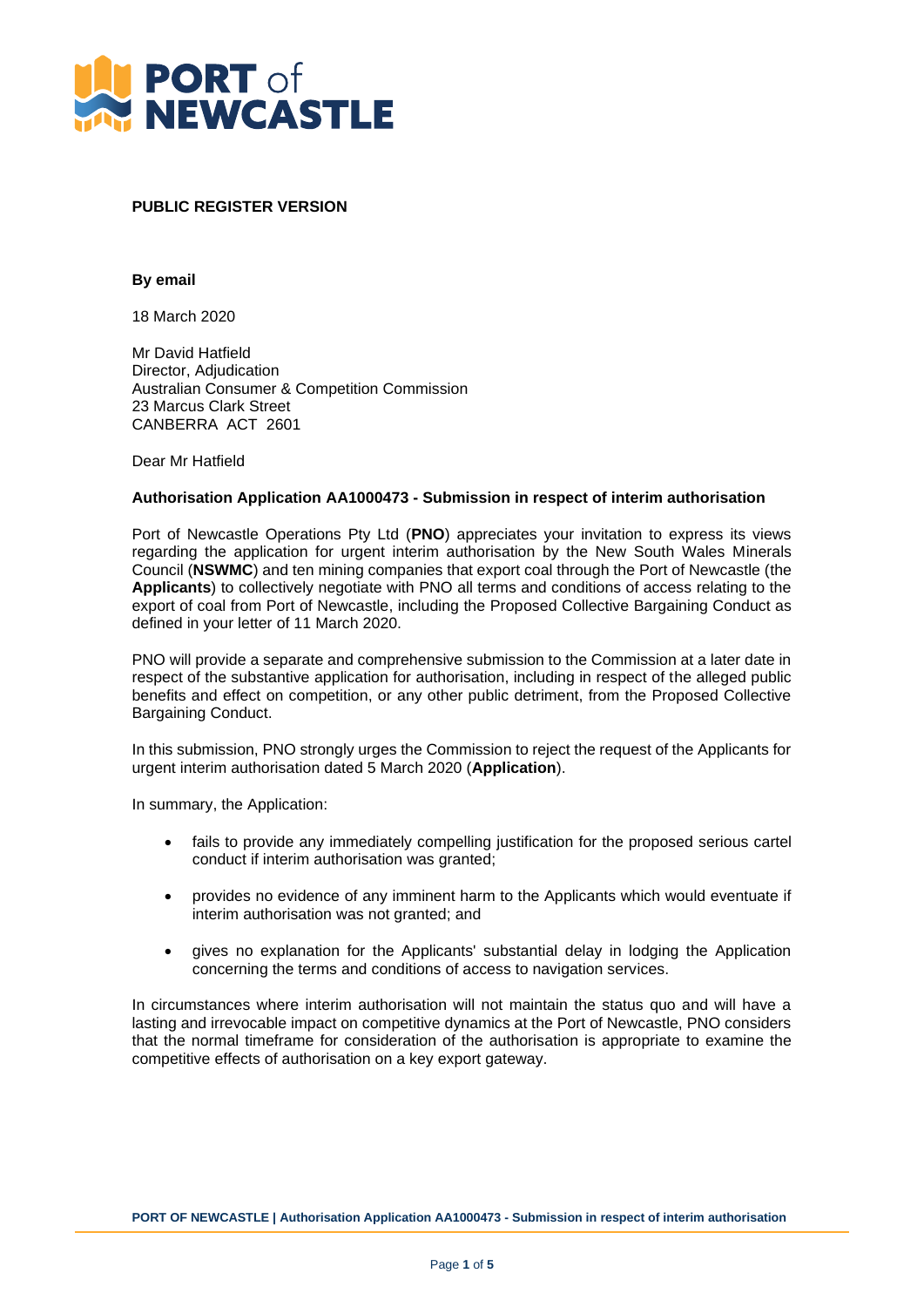

## **Application for interim authorisation does not meet ACCC Guidelines**

*First*, interim authorisation is inappropriate under the ACCC's Authorisation Guidelines where, as here, the proposed conduct has the potential to be significantly anticompetitive, unless the applicant had demonstrated immediately compelling reasons.

Section 1.39 of the submission supporting the Application fails to provide any meaningful justification reasons for interim authorisation that would justify the breach, as the Application specifies<sup>1</sup>, of every prohibition in Part IV of the CCA in relation to the terms of access to one of Australia's most significant infrastructure export gateways.

Rather, stripped to its essence, the Application states at [1.11] that the Applicants are seeking to collectively negotiate as an industry, to achieve a long term commercial solution for channel and berthing charges that provides the industry with certainty for long term investment in the Hunter Valley region in circumstances where:

- 1. the mining industry does not benefit from the ACCC's current appeal of the Tribunal's 2019 determination relating to the ACCC's arbitration determination; and
- 2. because of the NCC's recommendation to revoke the declaration, the mining industry has no ability to have any access disputes arbitrated by the ACCC to address the imbalance in negotiating power between the mining companies and PNO.

These circumstances do not comprise immediately compelling reasons justifying urgent interim authorisation. Moreover, these circumstances have been foreseeable by the Applicants since 2016 and no explanation has been provided for the delay in lodging the Application.

Despite the assertion that Application is to do with terms of conditions of access generally (para 1.4-1.5 of supporting submission), in fact the material lodged with the ACCC deals only with collective bargaining in relation to charges for navigation services and berthing.

As the Commission is aware, the long running dispute between PNO and Glencore Coal Assets Australia Pty Ltd (**Glencore**), arose at a time when the navigation service at the Port of Newcastle were subject to declaration. Glencore lodged an access dispute with the Commission in November 2016 and following a lengthy arbitration, the Commission published its Determination and statement of reasons on 8 October 2018. PNO and Glencore each sought review of the Commission's Determination by the Tribunal, and on 30 October 2019 the Tribunal handed down its decision. Both Glencore and the Commission have appealed the Tribunal's decision to the Full Court of the Federal Court of Australia. Those appeals are currently before the Court.

By this Application for authorisation, the Applicants are seeking to re-litigate the issues which are the subject of the continuing dispute between PNO and Glencore, and which are currently the subject of two appeals from the Tribunal's decision currently before the Full Court of the Federal Court of Australia. The litigation has been running for more than 4 years.

Insofar as Glencore is concerned, it has availed itself of the safeguards offered by national access regime and is apparently unhappy with the outcome. Despite PNO offering substantially better

<sup>1</sup> Application, para 2(b): the proposed conduct comprises cartel conduct, contracts, arrangements or understandings that restrict dealings or affect competition, concerted practices, secondary boycotts, misuse of market power, exclusive dealing, resale price maintenance and/or a dual listed company arrangement.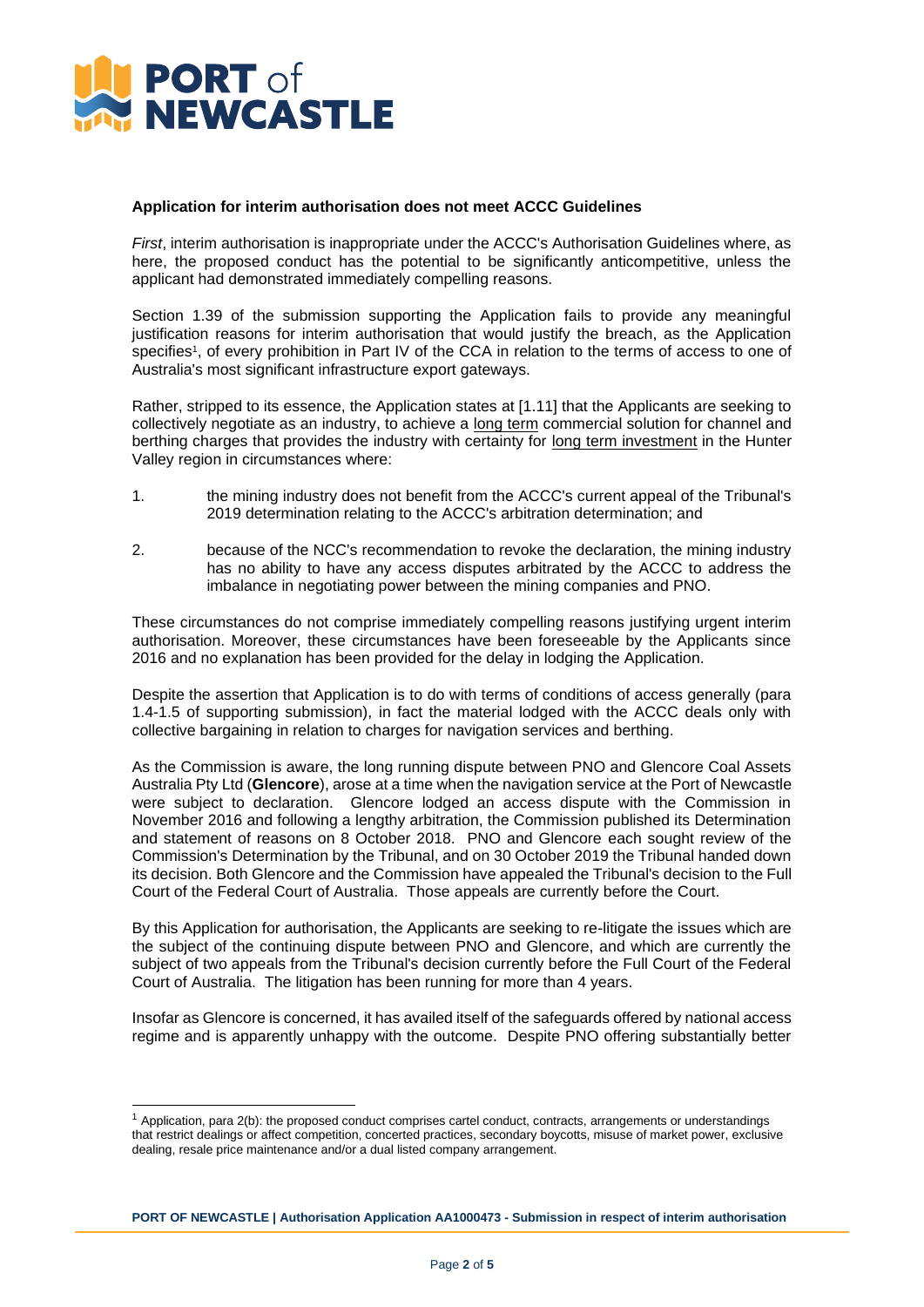

price terms that Glencore managed to achieve in 4 years of litigation, Glencore is part of an "urgent" application for collective bargaining.

Insofar as the other Applicants are concerned (aside from Glencore), if they had wished to lodge an access dispute with the ACCC for arbitration in relation to their individual circumstances, they could have done so in accordance with the process set out in Part IIIA of the CCA at any time in the period of over 3 years before the declaration of the relevant service at the Port was revoked on 24 September 2019 (which in itself was a lengthy process).

Although it was open to any of the Applicant coal exporters to notify the ACCC of an access dispute relating to port services pricing during the period of over three years that the relevant service at the Port was declared, no party did so apart from Glencore. There is no justification in these circumstances for those applicants to seek interim authorisation to collectively negotiate the terms and conditions of such access.

*Second*, interim authorisation will meaningfully and permanently alter the market status quo.

PNO is currently individually negotiating with a number of port users<sup>2</sup> including Applicant coal exporters in relation to the terms of long-term pricing arrangements subject to agreeing the terms of a Port User Pro Forma Long Term Pricing Deed, with a prospective term of 10 years - the same 10 year period for which the Applicants seek authorisation to give effect to their cartel. These negotiations are well progressed, and PNO has republished on 13 March 2020 a revised agreement on its website. The attachments to the Application are already out of date – demonstrating that the process of negotiation with all of the Applicants is actively continuing. Copies of the respective template Producer Deed and Vessel Agent Deeds which have been sent to every producer and every vessel agent on 13 March 2020 are found at:

[https://www.portofnewcastle.com.au/wp-content/uploads/2020/03/OAR-TERMS-Producer-Deed-13-March-2020\\_.pdf](https://protect-au.mimecast.com/s/XJGrC3Q8DNFZJGJNhqpSTn)

[https://www.portofnewcastle.com.au/wp-content/uploads/2020/03/OAR-TERMS-Vessel-Agent-Deed-13-March-](https://protect-au.mimecast.com/s/kd43C4QZ0OFrQmQkcBodqK)[2020\\_.pdf.](https://protect-au.mimecast.com/s/kd43C4QZ0OFrQmQkcBodqK)

PNO has included a clause in its template Producer Deed published on 13 March 2020 and sent to every producer on that date which unambiguously commits PNO not to discriminate adversely against any producer on price:

| Non-discriminatory<br>pricing | PON represents that:<br>the terms of Item 4 and Item 7 do not adversely discriminate against the Producer<br>(a)<br>by comparison with Producer Specific Charges applicable to like circumstances to<br>other Producers who have entered into materially similar deeds including as to the<br>period of the Initial Term;<br>PON will not: |                                                                                                                                              |  |
|-------------------------------|--------------------------------------------------------------------------------------------------------------------------------------------------------------------------------------------------------------------------------------------------------------------------------------------------------------------------------------------|----------------------------------------------------------------------------------------------------------------------------------------------|--|
|                               |                                                                                                                                                                                                                                                                                                                                            |                                                                                                                                              |  |
|                               |                                                                                                                                                                                                                                                                                                                                            |                                                                                                                                              |  |
|                               | (i)                                                                                                                                                                                                                                                                                                                                        | enter into bilateral arrangements with any other coal producer<br>concerning Producer Specific Charges to apply over the Initial Term,<br>or |  |
|                               | (ii)                                                                                                                                                                                                                                                                                                                                       | give effect to any variations made to such charges under Item 7.                                                                             |  |
|                               |                                                                                                                                                                                                                                                                                                                                            | which are materially dissimilar to the relevant provisions of, or different to any such<br>variations under, this deed.                      |  |

<sup>2</sup> See Confidential Annexure A

**PORT OF NEWCASTLE | Authorisation Application AA1000473 - Submission in respect of interim authorisation**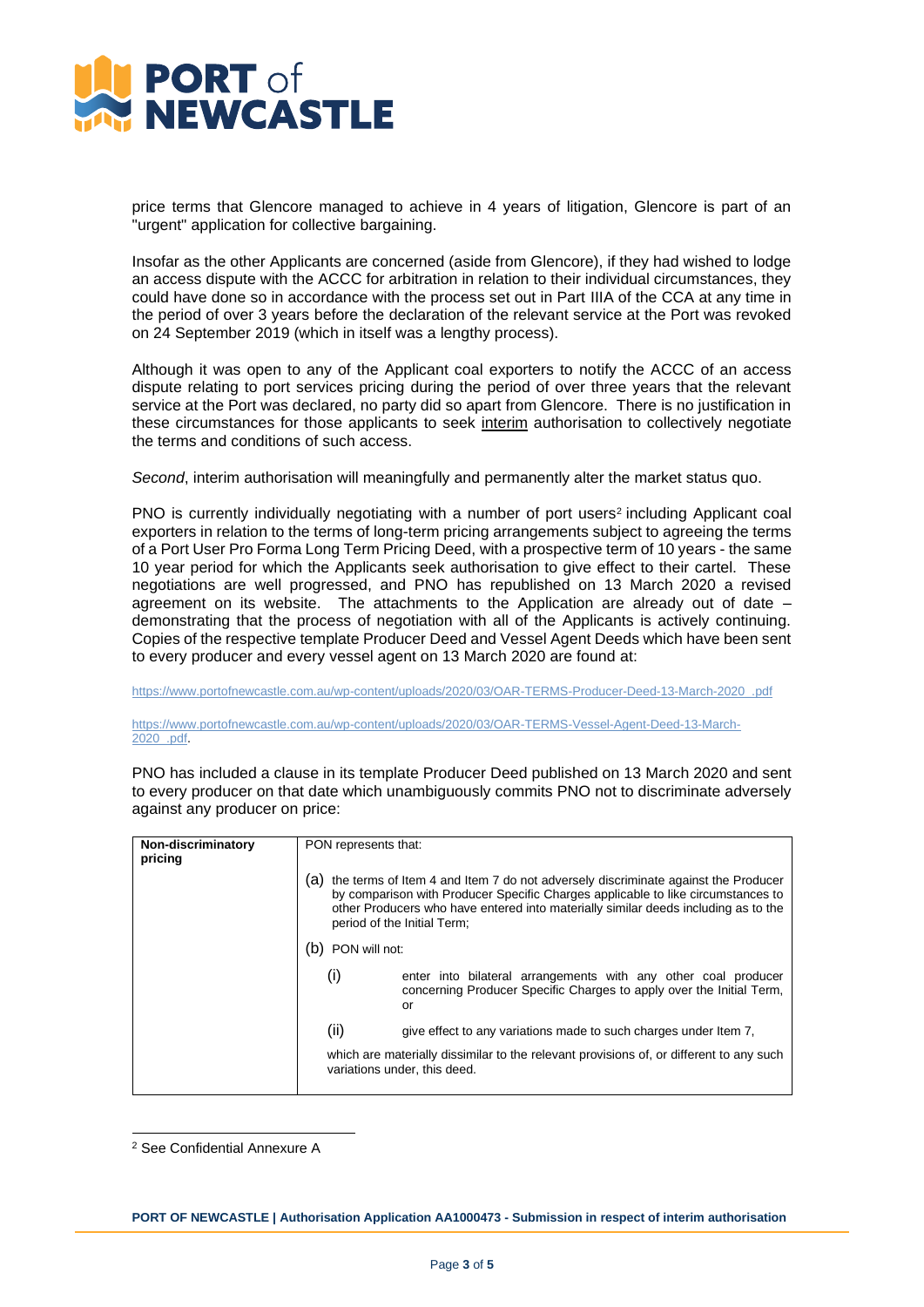

Interim authorisation would permanently, and potentially for a substantial period (of 10 years), alter competitive dynamics at the Port by changing the relevant market, and enabling the Applicants to collectively negotiate for a period of up to 6 months thereby comprehensively establishing the collective position of all of the applicants (and probably in effect all other producers exporting coal through the port) with respect to long-term pricing arrangements, prior to the Commission's consideration of the substantive authorisation application. In such circumstances, the grant of interim authorisation risks inhibiting the market from returning to its pre-interim state if final authorisation is later denied because any competitive tension would have been permanently removed by such a period of collective bargaining.

Put shortly:- interim authorisation of the cartel conduct permanently removes competitive tension for the next 10 years without the opportunity for the ACCC properly to determine if that anticompetitive detriment is outweighed by public benefit arising from that conduct.

*Third,* the Applicants have failed to demonstrate any urgency warranting the grant of interim authorisation.

To date the Applicants have not agreed to the terms offered by PNO as part of the ongoing pricing negotiations mentioned above, but there is no impediment to these commercial bilateral discussions continuing<sup>3</sup>. Furthermore, there is no explanation of why this Application, if thought to be necessary, was not brought some time ago. The Applicants waited more than 5 months following the revocation of the declaration of services at the Port to lodge their Application for authorisation. The delay in seeking authorisation has not been explained nor why it is now considered to be so urgent rather than after the normal period of consultation and assessment of this serious matter.

*Fourth,* the Applicants make no attempt to demonstrate imminent harm justifying urgent interim authorisation, let alone articulate that harm in any meaningful way. The offer of the long term deed by PNO to port users is voluntary and the price established by PON to apply in 2020 under the PAMA Act is the price determined by the ACT following its detailed and comprehensive review of the access dispute with Glencore as the economically justified price for the relevant services provided at the Port.

PNO notes that even if interim authorisation is granted, it will not be of any practical effect given that PNO will not be engaging in collective negotiations with the Applicants, but rather will continue to offer to undertake bilateral negotiations<sup>4</sup>.

Finally, PNO does not believe that the interim authorisation process permits the Commission to properly form a view, even on an interim basis, as to whether the serious potential effects of the proposed cartel conduct may be justified on countervailing public interest grounds concerning the terms of access by access seekers at the Port. The ACCC's arbitration of those terms took 2 years and the ACT's review of that decision a further 2 years and was attended by extensive lay and expert evidence. 28 days to consider this application is insufficient to properly assess the anti-competitive detriment and alleged public benefits claimed by the applicants and should be rejected.

<sup>3</sup> See Confidential Annexure A.

<sup>4</sup> See Confidential Annexure A